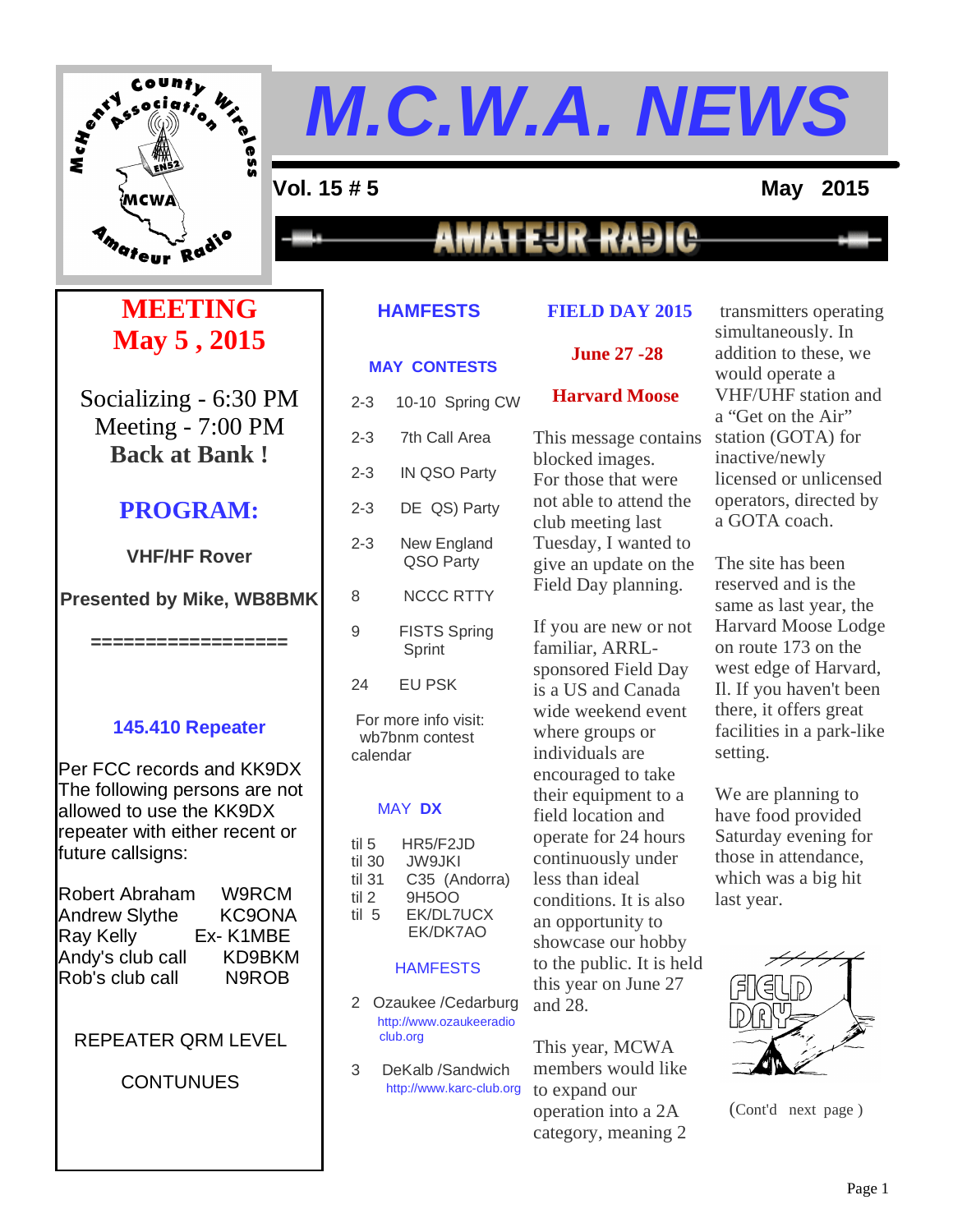#### **Officers & Staff**



| President  Kent, K9KMD<br>kent.dulaney@gmail.com    |
|-----------------------------------------------------|
| Vice Pres.  Dave, KA9OZP<br>coopernet@sbcglobal.net |
| Secretary  Roger, KF9D<br>kf9d@arrl.net             |
| Treasurer  Dave, N9ITE<br>dlcox2@gmail.com          |
| Programs  Jack, W9MU<br>jack@w9mu.net               |
| News  Jerry, N9AVY<br>n9avy@arrl.net                |
| Webmaster  Dave, NT9E<br>nt9e@comcast.net           |
|                                                     |
|                                                     |
| <b>VE TESTING</b>                                   |
| 7 PM on 3rd Tuesday of Month<br>(Sept. thru May)    |

Cost is \$15 one time charge, no matter how many elements are taken. Must show original license and/or CSCE if upgrading. Valid photo ID needed (SS# or FRN#).

Call for appointment:

Steve, KB9OLD

847-477-3518

FIELD DAY - cont'd

'

Planning and coordination this year will be provided by the following people: CW Station Captain -N7US

SSB/Data Station Captain - KA9CAR

GOTA Coach and site coordinator - W9MU

VHF/UHF Station Captain - WB8BZK

Of course all these great plans cannot happen without participation from the club members. Station Captains will be recruiting for equipment , operators and help with setup/teardown. Please offer them your support and commitment. We will continue using the club reflector as a way to communicate and coordinate.

So mark your calendar and get involved. It does not have to be for the whole weekend, whatever time you can spare will be appreciated. Come out and join fellow club members for food, fun and operating on June 27 and 28th.

-------------->

73, Roger, KF9D Field Day Chairman

[ Ed. - Make plans for this year's Field Day now ! It should be more fun that it was year's ago. Some members who were around for MCWA Field Day s back in the 80's still talk about how much fun they had. ... If you don't know where you fit in to the Field Day scheme of things, ask Roger for a suggestion. You can just come to visit and/or operate. Please join us !]

#### **Dayton Hamvention**

#### **May 15 -17 , 2015**

This is the biggest hamfest in the U.S.A. !

If one has never been there, they owe it to themselve to to put this one on their calendar at least once. Usually the numbers run upwards of 20,000 or so. Hotel reservations need to be made nearly a year i advance if you want a decent hotel rather than

--------------->

one that rents by the hour. Most of the manufacturers are represented there during the 3 day run of the Hamvention. The flea market is a plus with about 3 1/2 acres of space.

There are many seminars during the Hamvention which are always informative. In addition there are many groups which meet at various hotels where they have "hospitality suites". There are plenty of restaurant which will meet everyone's tastes in the Dayton area.

There are hams from all over the world that one can meet. Many DX operators attend the Hamvention.

If one can spare time away from the Hamvention, there is the U.S. Air Force Museum at nearbty Wright-Patterson AFB. Was there a few years ago and it was worth the visit.

Everyone should visit the Hamvention at least once in their life !



WA5KUB Helmet cam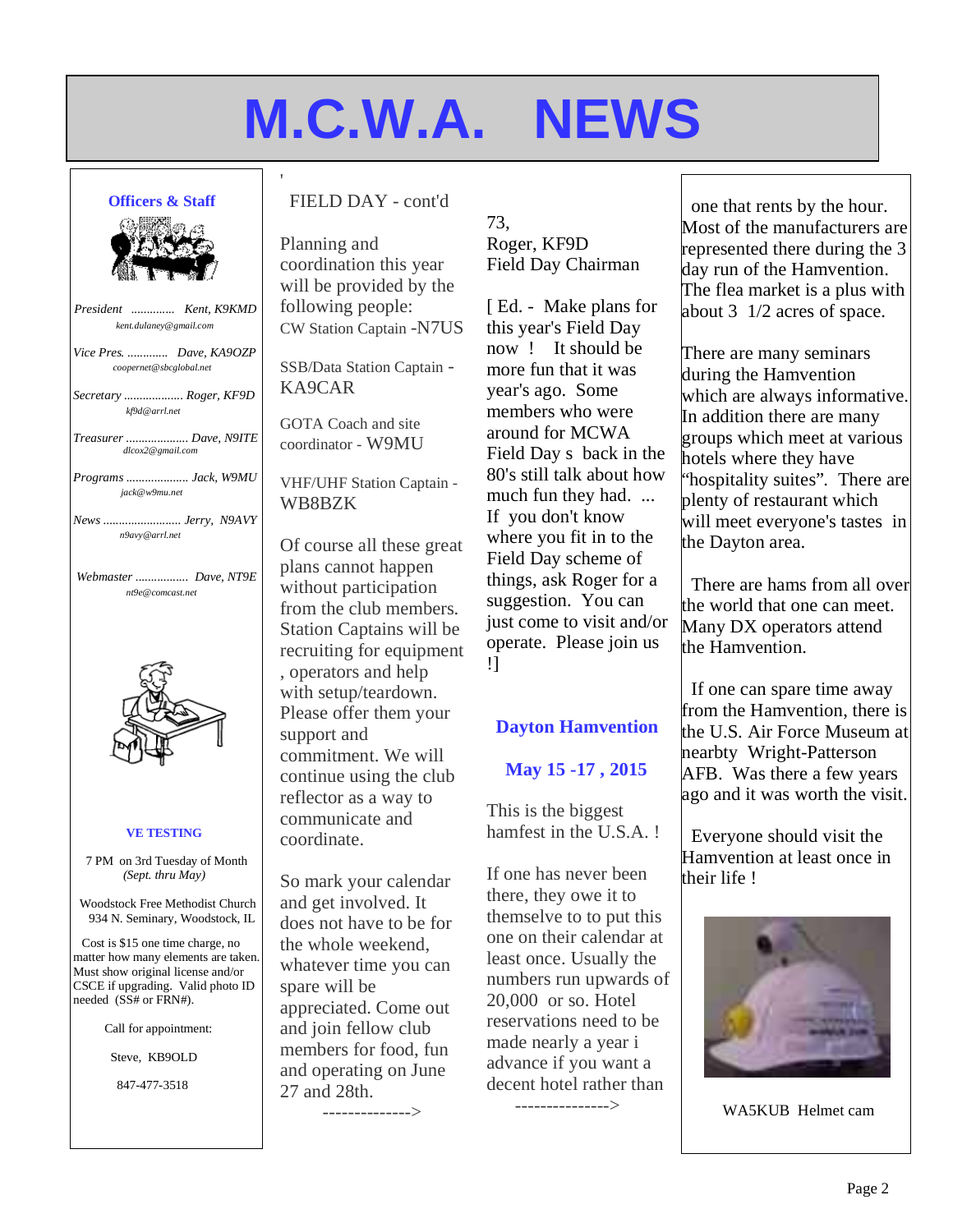

#### **A Little of This'n'That**

#### **FROM THE EDITOR"S DESK**

#### **Malicious Interference**

This has become nearly an epidemic in the ham bands lately. With DXpeditions being interfered with regularly it has cost them thousands of dollars in support from stations around the globe. When operators spend \$15-20K each just to go on a rare DXpedition somebody has to make up the shortfall. I'd like to see the interfering station identified and then sued in international courts for loss of revenue to the DX group that went on the DXpedition.

On the home front, the repeater interference seems to be getting worse. This Editor had an email from an out-of-state ham who was traveling though our area and heard the usual bunch of miscreants making their usual noise and potty mouthed comments. He was not upset so much as wondering why those

------------>

.individuals haven't progressed much since they left grade school.

We're fairly sure as to identity of these folks and know that the FCC is gunning for them. It's just a matter of time before their careers are ended. One such individual who ventured out of the ham bands is now serving a lengthy jail term.

This is just one instance of what is happening to repeaters across the country. It pretty much started in California several decades ago and we all know that California has been sarcastically referred to as "a bowl of granola". This all reflects badly upon Amateur Radio because the public has access to scanners and can hear what is happening on our VHF & UHF bands .

These people have nothing better to do with their meaningless lives other than to cause malicious interference to Amateur Radio operators. These jammers are sociopaths

---------->

who would be served better if they were institutionalized before they cause harm to themselves or others.

This subject was just addressed by Dave, K1ZZ in the May issue of QST Magazine.



#### **REPEATER JAMMER**

#### **My Dawg Has RF Ears ...**

For the past few months, whenever I'd fire up the amp on the HF bands, my lab go into a barking frenzy. I was beginning to wonder if she could sense RF!

Last night I fired up the rig, kicked on the amp, and KERPOW! The antenna system went down. The remote Transco antenna relay also appeared to be jammed. This morning I opened the electrical box on the tower and removed the relay. On the bench I found the entire rotary mechanism for selecting the four N fittings had vaporized! And from the amount of carbon and crud, I suspect it may have been arcing for some period of time. The lab must have been able to hear it!!! Even indoors, and 120 feet away from the remote switch! Next time she barks, I'll check things out more closely!

Does anyone know the RF power limits on the old surplus, indexing Transco relays? I usually run under a kW to the antennas... and the relay looked to be more robust than that.

*[ Ed. - As we grow older our hearing range decreases. Probably due to listening to LOUD music]*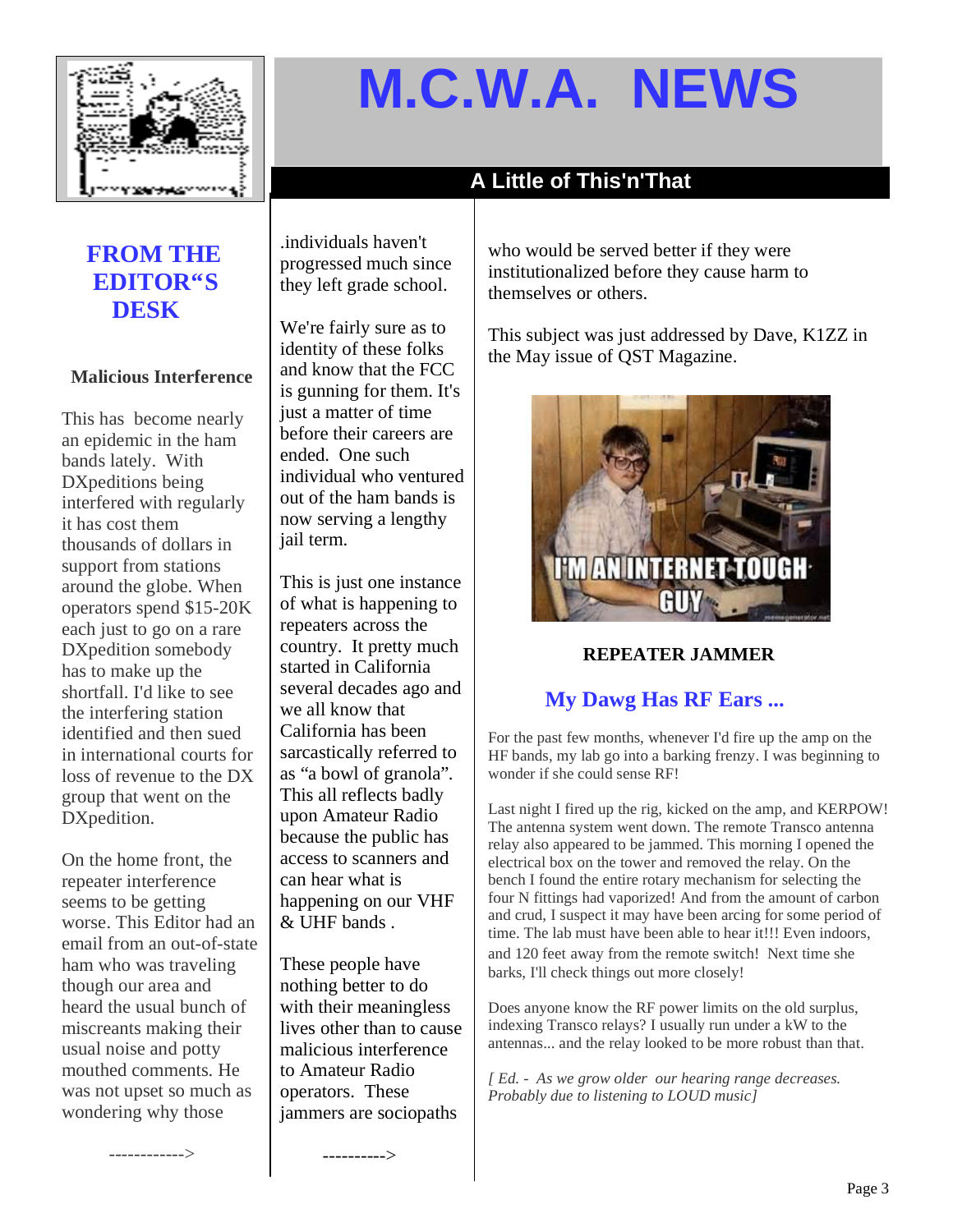

### **Spring Conditions are**

#### **Very Good So Far**

With the exception of one significant flare several days ago that diminished propagation for a few days, conditions have remained very good this spring. 10m and 12m have offered some modest dx, but 15m down to at least 40m have offered many hours of excellent dx. 20m is at the time of year where it is staying open the better part of 24 hours. Late last evening I worked eastern European stations with 20 over plus reports going both directions on 20m. In addition, 17m was open very late into the evening. I logged R120RX on 17m at 10:36pm local time. A special event station in New Zealand could be heard on 17m up till midnight. Many of the Europeans with beams are shooting their signals over the North Pole. I have one OCF dipole that favors Polar propagation and it has served me well with 200w output.

We are hearing numerous special event call signs these days observing all kinds of anniversaries. Some of my recent special event call logs show such stations as: PY90IARU, R120RM, TO90IARU, EG90IARU, TC1000K and R120RX. Many of these have pile-ups but are still fun to work.

Not too many weeks ago, I worked BD7BM on 15m with easy copy both ways. It just verifies the fact that the whole world is open on some band at some time of each day. You may need to take a coffee break or lunch break to catch some of the more exotic dx. I often work a station or two during my lunch break and many times these are dxpeditions.

As the daylight increases into June, we can expect longer openings on the bands from 20m and up. Recently, some 6m cluster reports are starting to show increasing activity on the Magic Band. The

more you work the bands the more you will see that each band has its own distinct character.

In the month of May we may look for such calls as VK9X, 8Q7BI, E6ZS, XT2AW, and OJ0W. DX0P had to jump some hurdles in April but logs are loaded now. And there is hope of a P5, North Korea, operation around November of 2015. I need that one! So do a lot of other hams around the world. We will keep posted as plans unfold.

We are being reminded that frequencies such as 14.205mhz are being used for the earthquake communications involving Nepal. It's always good to listen and give such operations space to do what hams do best in time of need.

Happy dx! Dave KA9OZP

\* \* \* \* \* \* \* \* \* \* \* \* \* \* \* \* \* \* \* \* \* \* \* \* \* \*

#### **Splatter, Who's the Fault**

The wood pecker on 40 M (The Pecker) is splatter on an industrial scale. But it gave me the clues as to where to start reduction. The Pecker sweeps the 40 M band from 7.032 to 7.200 receivable in California beginning at about 1000Z and ending at 1600Z.

1. I turned the preamp to off, receive filter to 2 KHz, turned on the DSP noise reduction and increased the AF gain. The Pecker must have been over-driving my front end since the preamp is just a broadly filtered first stage (no crystals). These settings increased intelligibility but reduced The Pecker noise substantially.

2. I tried the same approach to strong adjacent signals (I thought they were splattering) and found that their 'splatter' was greatly reduced although I could still hear the on-frequency signals. Most received signals were from 5 kHz to 2.5 KHz wide.

3. I concluded that much of what I thought was splatter were strong signals over-driving my front end, creating adjacent RF products that passed through to the IF stages.

--------------> page 6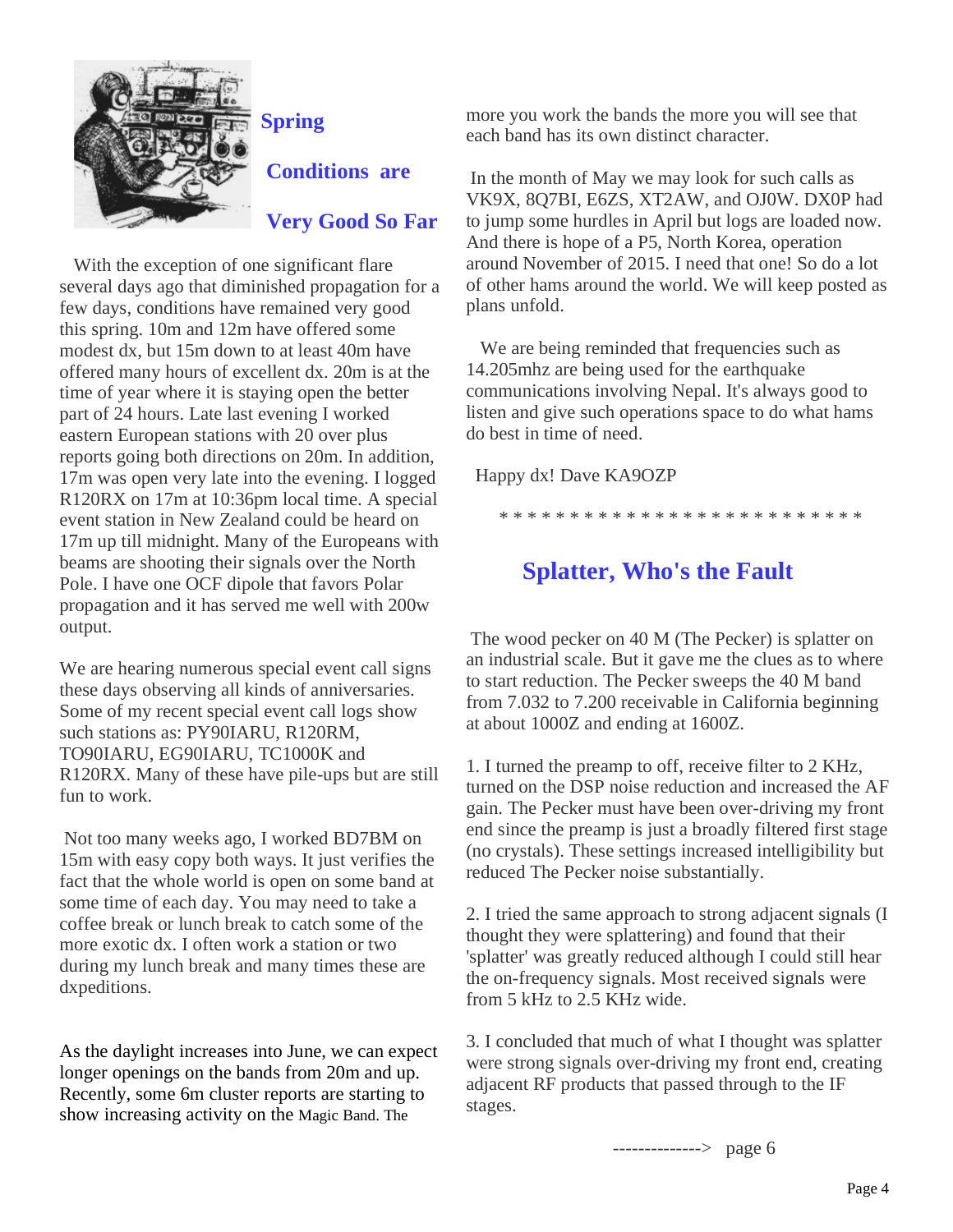

# **APRIL 2015 TREASURER'S REPORT**

Here is the monthly treasurer's report. We added 5 paid memberships last month. Feel free to contact me if you want confirmation of your status. 73

Bank Balance (3-23-15)

| Beginning Balance: \$4,964.45 |        |                             |
|-------------------------------|--------|-----------------------------|
| Checks written                | 0.00   |                             |
| Deposits                      | 110.00 |                             |
| Interest                      | 0.43   |                             |
| <b>Ending Balance:</b>        |        | $$4,964.45$ (as of 3-31-15) |

==============================

Dave Cox – N9ITE 410 LakeAveWoodstock,IL.60098 DLCox2@gmail.com

#### **All Band Wire Antenna**

*lou giovannetti (KB2DHG) on April 16, 2015*

I have been a ham for near 30 years and have worked with all kinds of antennas. At my first home I had a tower and Mosley TA-33 beam antenna with a 40-80 meter dipole. I worked the world with this antenna arrangement no problem. But life changes and relocation's forced me to give up my nice antenna arrangement.

I was forced to move to a very restrictive apartment and my hamming days were put on a shelf for a while. Fortunately I was able to buy another home and this time with out any restrictions or neighbors to upset. I can finally have an antenna farm again.

Well with all the work I had to do with restoring this old 1933 farmhouse there was no money or time to erect another tower. BUT I had built a fine radio shack in a spare room (look me up on QRZ to see the shack) and just to get me on the air fast I decided to build a dipole. I like multi band usage, so for me I decided to use an old faithful the G5RV.

First let me say (and I am sure the manufacturers will cringe about this) DO NOT BUY ONE, Wire antennas are the simplest antennas to build and cost next to nothing. I started by doing all the research I could about G5RV antennas. What I have come up with was a simple diagram and using the measurements of the diagram I proceeded to build my antenna.

I built a full size G5RV using 104 feet of #12 Copper clad wire cut in 2 at 52 feet each. Giving me about 6 inches on each side to wrap around the insulators, making the total length 102 feet across (51 feet each leg) Then I purchased 31 feet of 450 ohm ladder line and attached it to the 102' leads. I attached the coax directly to the 450-ohm ladder line at the other end making sure the connections were clearly separated and insulated from both each other and the weather. (NO BALUN.)

As this was only to be a temporary antenna I only got it up about 25 feet, strung flat topped from 2 trees, The G5RV ideally is supposed to be set at a height of between 30-40 feet. The ladder line is ideally supposed to be hanging down vertically, 90 degrees from the flat top or inverted V configuration. Mine was only 25 feet up and the ladder line hanging on an angle.

Well like I said it was only supposed to be temporary just to get me back on the air until I could get time and money to put up a better antenna.

WELL LET ME TELL YOU THIS! I have been working the world with this home brew G5RV antenna and on 80-40-20-some of 15, 6, and 10 meters! Yes I use a tuner but on 40 and 20 barely need it. This home brew piece of wire I threw up between 2 trees has been performing so great that I think all I am going to do is try to get it up higher.

Look people, especially newcomers to the hobby, before you go out and spend all this crazy money on an elaborate antenna systems OR buy a commercially made wire antenna, BUILD IT YOURSELF. I can tell you that I get more of a thrill making a DX contact with his HOME BREW piece of wire than I did with my tower and beam antenna.

Amazing how simple and inexpensive this hobby can be if you just try...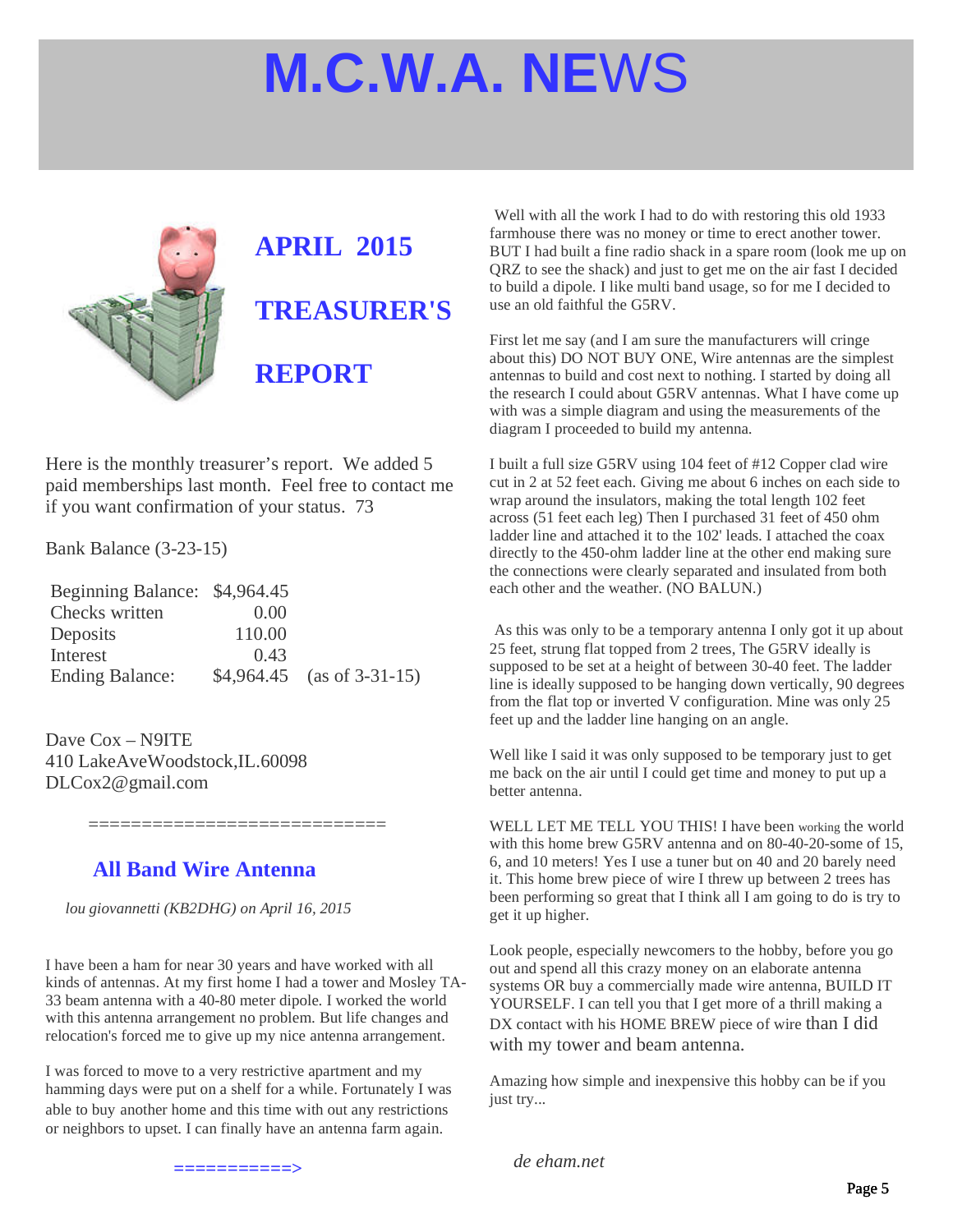## M.C.W.A. NEWS MAY 2015

#### **Giving out ATNO's**

### Splatter - cont'd

4. To do my part I set my transmitter's band pass width to 3 kHz. Each radio has some band pass adjustment on the transmit side. Adjusting this BP may go a long way to reducing station generated splatter.

5. I adjusted drive to the amp and found that 75 Watts is the maximum to use for full power. Anything more may produce unwanted RF products with no more output. We noticed that local radio and TVI stopped.

6. It's very possible that some transmitters are truly splattering due to poor design or poor alignment. These may need to be repaired by a service technician.

*(de eham.net)*

*Evening news is where they begin with 'Good evening', and then proceed to tell you why it isn't.*

*KI7DG de eham.net*

*You can see HUNDREDS of cats proudly displayed (here: www.universal- radio.com/cats.html) with their owners rigs from all over the world! what's the connection - so many of us have with radios and cats!*

*W8LV deeham.net*



There are big DXpeditions and there are small ones. My definition of "small" includes a handful of operators, somewhat limited amount of equipment, and a fairly short period of operation. More than a "vacation" operation but nothing like the big deals.

Obviously the aim of a small operation can be whatever the organizers choose it to be. For many giving out as many ATNOs (All Time New Ones) is the STATED OBJECTIVE. Measured against this objective some smaller DXpeditions badly fail to deliver.

So, arm chair critic that I am (never having been on a DXpedition, I don't have any real-world wisdom) here are my thoughts on running a DXpedition specifically for maximum ATNOs.

The primary strategy is to operate only one or two bands on Phone, one or two bands on CW. I personally would choose 20M SSB and 40 and 20M CW. Definitely not 160, 17, 12 meters. Those are "band fills".

#### **Other**

1. Limited band operations means fewer/simpler antennas to haul and set up.

2. Try to operate two stations full time.

3. Absolutely forget about RTTY, PSK, etc. Stay with the main modes.

4. Get rid of any "leader board" (and not needed with just 20/40M op).

5. Pay attention to propagation and attempt to work the harder regions at the best times.

6. Operate reasonable splits

7. Operate some splits in the General Class region of 20M (>14225)

7. If possible do frequent uploads to ClubLog to reduce insurance dupes.

8. If possible update blogs/website as to status of operations.

de eham.net/K0IZ